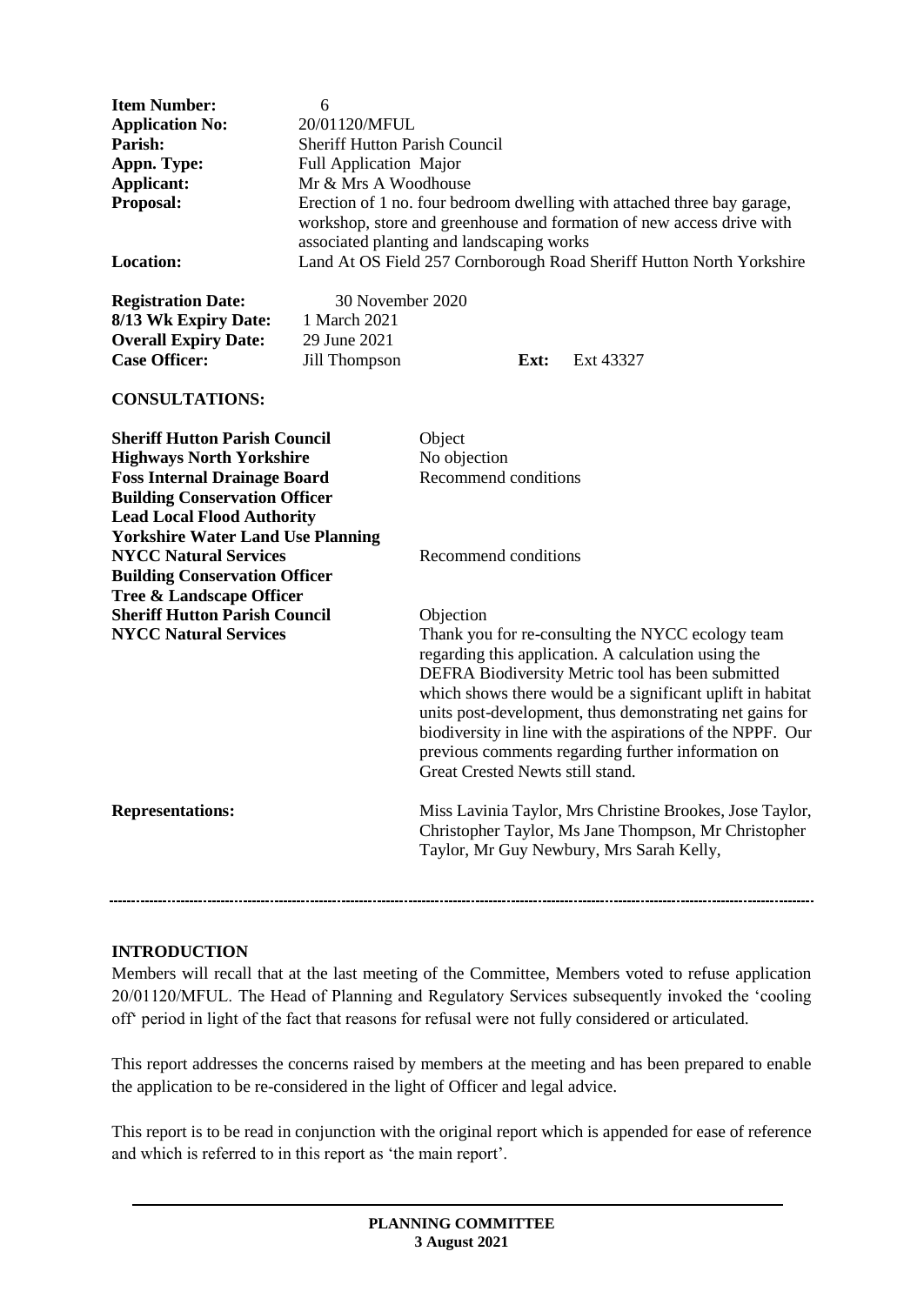It is important that Members are aware of one important update. On 20 July 2021, the Government published an updated version of the NPPF. Paragraph 79 of the NPPF is now renumbered as Paragraph 80 and the relevant part is paragraph 80 (e). As well as this consequential, administrative change there has also been a substantive change to this part of national policy. The 'innovation' test has been dropped altogether and a new dwelling can no longer be justified as being of an exceptional design on the basis that it is innovative. Paragraph 80 (e) of the NPPF reads as follows:

*80. Planning policies and decisions should avoid the development of isolated homes in the countryside unless one or more of the following circumstances apply:*

*(e) The design is of exceptional quality in that it:*

- *Is truly outstanding, reflecting the highest standards of architecture, and would help to raise standards of design more generally in rural areas; and,*
- *Would significantly enhance its immediate setting, and be sensitive to the defining characteristics of the local area*

# **APPRAISAL**

The concerns raised at the last meeting were focused on 4 issues. These are considered in turn below.

# **Environmental Credentials**

The main report makes it clear that it is not a requirement of national policy that a house proposed under paragraph 79 (now paragraph 80) must be built to the highest environmental credentials. Historically, sustainable technologies have been used to justify proposals against the 'innovative' test that was previously embodied within national policy and which provided an alternative to a design of exceptional quality having to be truly outstanding.

Members are also aware that it is not a current requirement of local policy that new homes should be built to a carbon zero standard.

Notwithstanding these points, the main report makes it clear that it is not unreasonable to take the view that a new isolated house in the countryside which is promoted under national policy as being of exceptional design should incorporate sustainability measures. The report and presentation to members confirmed that the house was to be built to the highest thermal efficiency standards and included on-site renewable energy generation, including a ground source heat pump for space and water heating and an integrated solar roof for electricity generation. It was confirmed at the meeting that the applicant was agreeable to the use of a condition to ensure a specification of measures to ensure that the dwelling would meet carbon zero standards.

It is unfortunate therefore that the scheme was considered to be inadequate in this respect.

For the avoidance of any doubt, the applicant has prepared a full schedule of measures which will be incorporated into the scheme and these are detailed and appended to this report. The measures would be secured by way of a condition.

Against the context outlined above, it is considered that it would be entirely unreasonable to refuse the application on the basis that it lacks sustainability credentials.

# **Significantly enhances its immediate setting**

Members are aware that it is a test of this part of national policy, that a proposal must 'significantly enhance its immediate setting'. National policy does not prescribe how this is achieved or measured.

The main report notes that a significant enhancement to the immediate setting of the proposed house can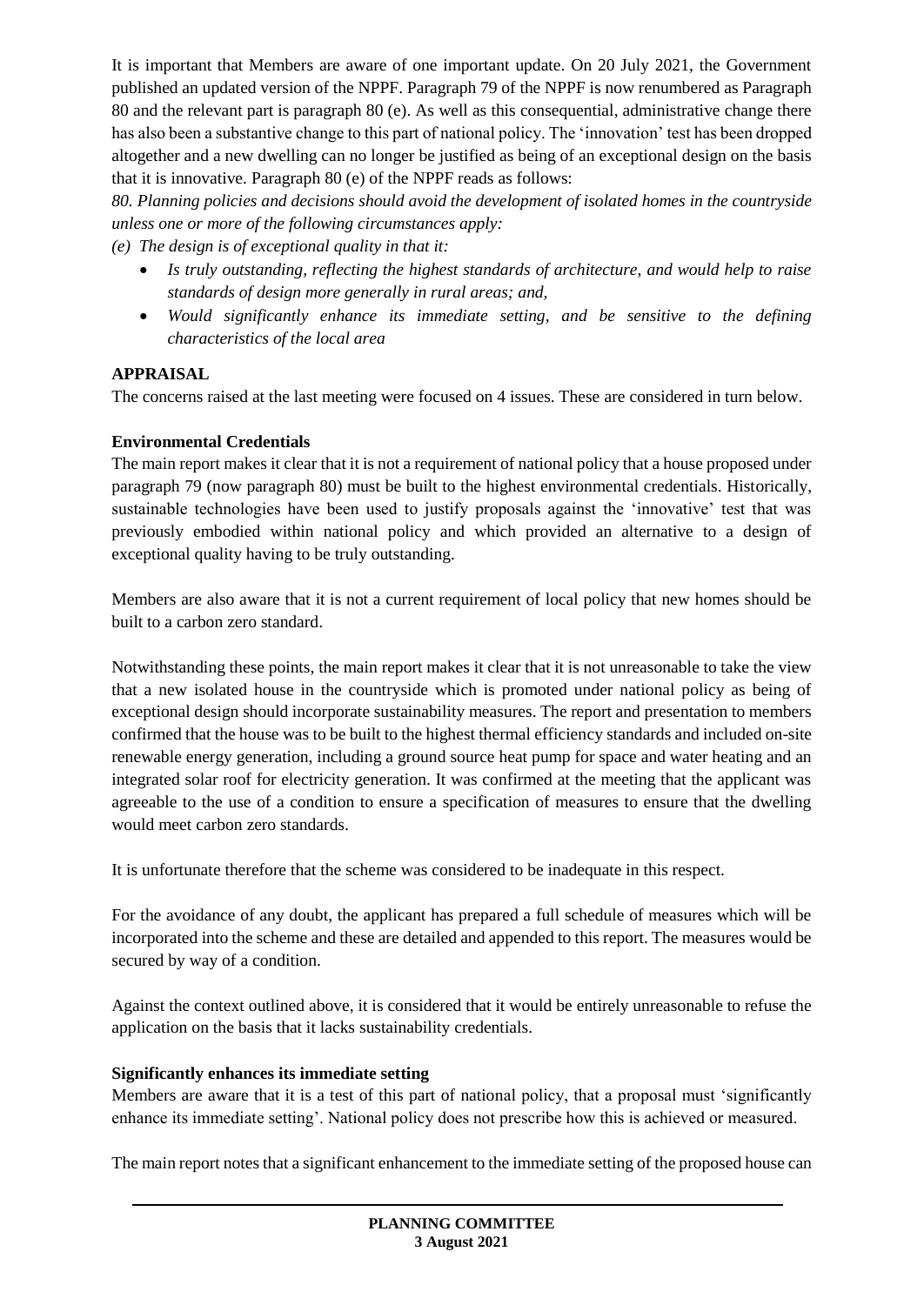be achieved in a number of ways, including through landscaping and biodiversity improvements but also through the introduction itself of a house of exceptional design quality. Enhancements to the immediate setting of a proposal are not restricted to sites which are currently degraded.

The immediate setting of the proposed dwelling is a secluded arable field surrounded by perimeter woodland planting on three sides. The topography and undulation of the land including Lamb Hill are also features of the immediate setting. The elements of the proposal which are considered to significantly enhance the immediate setting of the proposal are summarised as follows:

- The creation of hay meadow across the majority of the immediate setting of the proposed building is considered to be a significant visual and natural enhancement of the immediate setting whilst retaining the open fields which are an element of wider landscape character
- Additional woodland and shrub planting to the internal facing edge of the perimeter woodland, providing a more naturalistic woodland edge and softening its plantation like character
- Reinstatement of historic tree planting on Lamb Hill, orchard planting within the landscape and pond restoration measures
- Strengthening of existing landscape features through new and enhanced hedgerow planting
- A package of biodiversity measures including (but not limited to the above) which will significantly improve the biodiversity at the site
- The siting of a house of truly outstanding design significantly improves the visual interest of the immediate setting and its landscape qualities. The scheme significantly and positively accentuates the topography of setting, including Lamb Hill through its siting, form, scale and orientation without detriment to the prevailing wider landscape character of the area.

Taken as a whole, Officers consider that the proposal would significantly enhance its immediate setting. It should be noted that the significant improvements to the immediate setting of the proposal can be achieved without detriment to landscape character. The siting of the dwelling in the landscape and the retention of open fields and landscape features ensure that prevailing landscape character is not compromised but rather it is improved through the improvements to the immediate setting.

At the meeting Members did not articulate any reasons as to why it was felt that the proposal would not significantly enhance its immediate setting. Clearly whilst every application must be considered on its own merits, it is important that this is understood - not least to ensure some degree of consistency in decision making which is important for local communities and applicants. Members are aware that recent planning permissions granted under this part of national policy in Ryedale have been considered by Members to meet this test in significantly more sensitive landscape settings. All three recent schemes have been located within the nationally protected landscape of the Howardian Hills AONB.

The extent to which a proposal significantly enhances its immediate setting is largely a matter of planning judgement, although the introduction of the biodiversity metric does provide a scientific, objective measure in terms of biodiversity improvements. Members are reminded that the NYCC Ecologist has confirmed that the scheme would result in 'significant' biodiversity improvements and given that this is evidenced through the use of the DEFRA Biodiversity net gain metric, it is considered that this is one element of the significant improvements to the immediate setting which can be empirically evidenced and which would be difficult and unreasonable to dispute in view of the professional advice received.

## **Access**

The subject of the access to the site, which was previously approved in October 2020 was raised at the meeting. This was a focus of discussion which could have been taken by some as scepticism over the purpose and intent of the earlier access application. This was despite advice that the application in front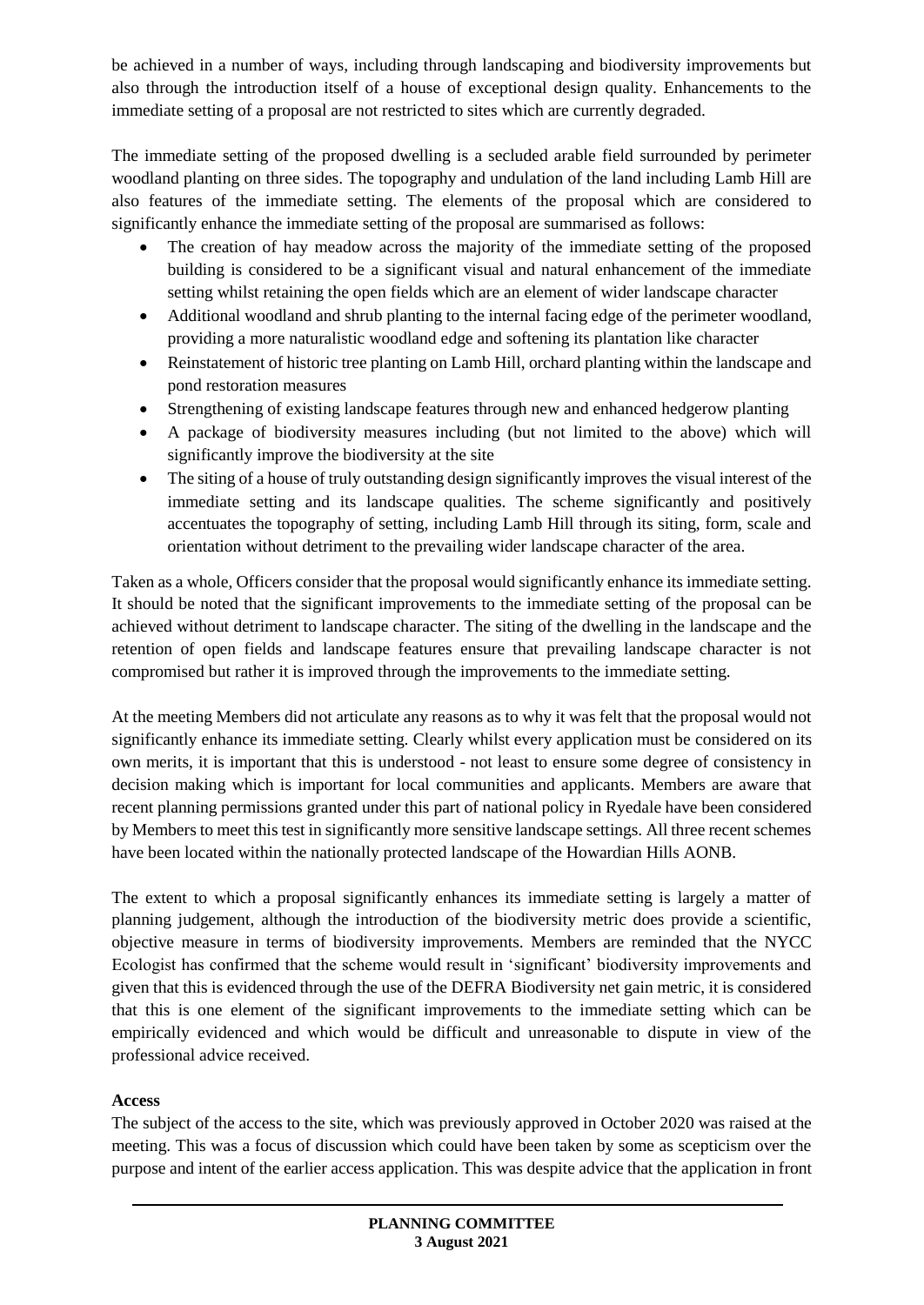of members needed to be determined on its own merits.

The applicant has undertaken a significant amount of woodland management since the access to the site was approved and installed. The access is used for the purpose for which was intended and the basis on which permission was granted. The applicant has provided details of the scale of the woodland management that has been carried out to date and since permission for the access was granted. These details are appended to this report.

Members are aware that the applicant can access the site from alternative access points. The application for a new house at the site is not dependent on the approved new access. Equally, it is not unreasonable that the access to a site is an integral part of the overall design of a scheme.

The access to the site is approved and is used for the purpose for which it was intended. Members are reminded that the Local Highway Authority has no objection to the proposed dwelling at the site. It would be inappropriate and unreasonable for the approved access to have any bearing on the determination of the application.

## **Conflict with the Development Plan**

It was suggested at the meeting the application should be refused on the basis that the proposal is in conflict with the development plan.

The relationship between the policies of the development plan, the NPPF and the proposal is fully outlined in the main report and this was further explained and reiterated when the item was introduced at the last meeting.

Members are aware the legal basis for the determination of planning applications is that decisions are made in accordance with the development plan unless material considerations indicate otherwise. To determine the application solely on the basis of conflict with the development plan and without taking account of the relevant material considerations, including paragraph 80 of National Policy would not be a lawful basis on which to determine the application.

National policy must be applied in the consideration of the application and appropriate weight given to it. Members are aware that the Local Planning Authority prepared and adopted its development plan in the knowledge that it did not repeat key elements of national policy and in the knowledge that greater weight would be applied to those elements of national policy that it had chosen not to repeat in the development plan. Members are reminded that whilst the application conflicts in principle with the provisions of Policy SP1 and SP2 in that these policies do not make explicit provision for such dwellings in the open countryside, the policies of the development plan do not explicitly resist proposals for dwellings of exceptional design quality in the countryside. The development plan is silent on this matter. In the view of Officers, it is clear that in the specific circumstances, national policy has great greater weight establishing whether the proposal is acceptable in principle. The application needs to be determined against the tests in paragraph 80 (e) and against the wider policies of the development plan that are relevant to all of the wider issues raised by the application.

Members should also be mindful of the fact that the Local Planning Authority has determined a number of applications made under paragraph 79 (e). There is a danger that the Local Planning Authority could be seen as unreasonable and indeed irrational if it was to apply significantly different weight to the development plan and national policy to the approach which has been consistently and (in officers view) properly taken in the recent past in relation to these schemes.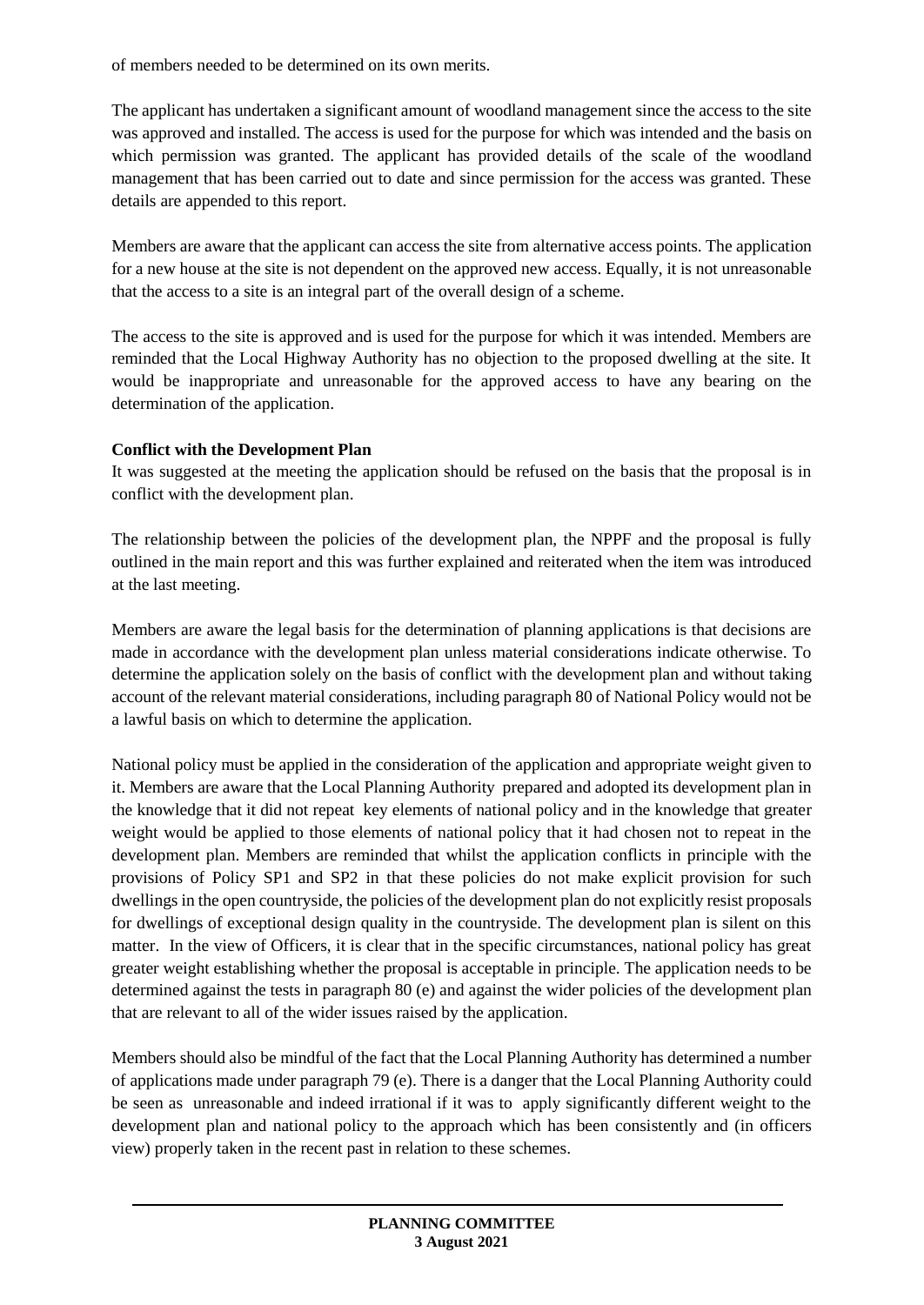Legal advice has been sought on this matter and has been distributed to members in advance of the meeting.

## **CONCLUSION**

Ryedale benefits from an outstanding traditional built heritage and country houses of exceptional quality are imprinted in the area's 'DNA'. 'Paragraph 80' (e) proposals are the basis on which this legacy and sense of place continues into the future. Examples of exceptional design quality, particularly contemporary vernacular design will also influence and raise the standard of design across the whole of the Ryedale into the future. Officers are aware that Members recognise this. However, whilst it is entirely right that each application is considered on its own merits, the Local Planning Authority does need to apply some consistency of approach to such schemes and to make defensible decisions.

The main issues of concern raised at the meeting have been considered in this report. In summary, the Officer view is that it would be unreasonable to refuse the application on the basis that the scheme would not be carbon neutral. The applicant has reiterated that it will be net carbon zero in operation. In addition, Officers consider that it would be unreasonable to allow the approved access to the site to factor into the determination of the application. Furthermore, any decision which does not take account of the NPPF as a material consideration would be unlawful and a decision based on applying greater weight to the development plan as oppose to national policy in these circumstances would, it is considered, be unreasonable and inconsistent with the basis on which previous schemes have been determined.

A member of the committee took the view that the proposal would not result in the significant enhancement of the immediate setting of the proposed building. This report and the earlier report fully explain the planning judgement that Officers have exercised in this respect. In addition, NYCC's ecologist has confirmed that using an objective measure, the improvements to the biodiversity of the site are significant.

At the last meeting, the debate did not focus on extent to which the proposal represents truly outstanding design, reflecting the highest standards of architecture. The Committee did not disagree with this view. This is significant given that the proposal is promoted on the basis that it is a design of exceptional quality.

Officers remain of the view that the proposal is a truly outstanding design that reflects the highest standards of architecture and in doing so the proposed building and landscaping proposals, significantly enhance its immediate setting.

Members are respectfully requested to reconsider this application in the light of the further advice provided in this report, legal advice, the further information provided by the applicant and, taking into account the full assessment of the application detailed in the appended Officer report (Item 9 on the agenda of the meeting of the 8 June 2021).

#### **RECOMMENDATION: The recommendation remains one of conditional approval.**

# **Conditions**

01 The development hereby permitted shall be begun on or before three years from the date of this permission.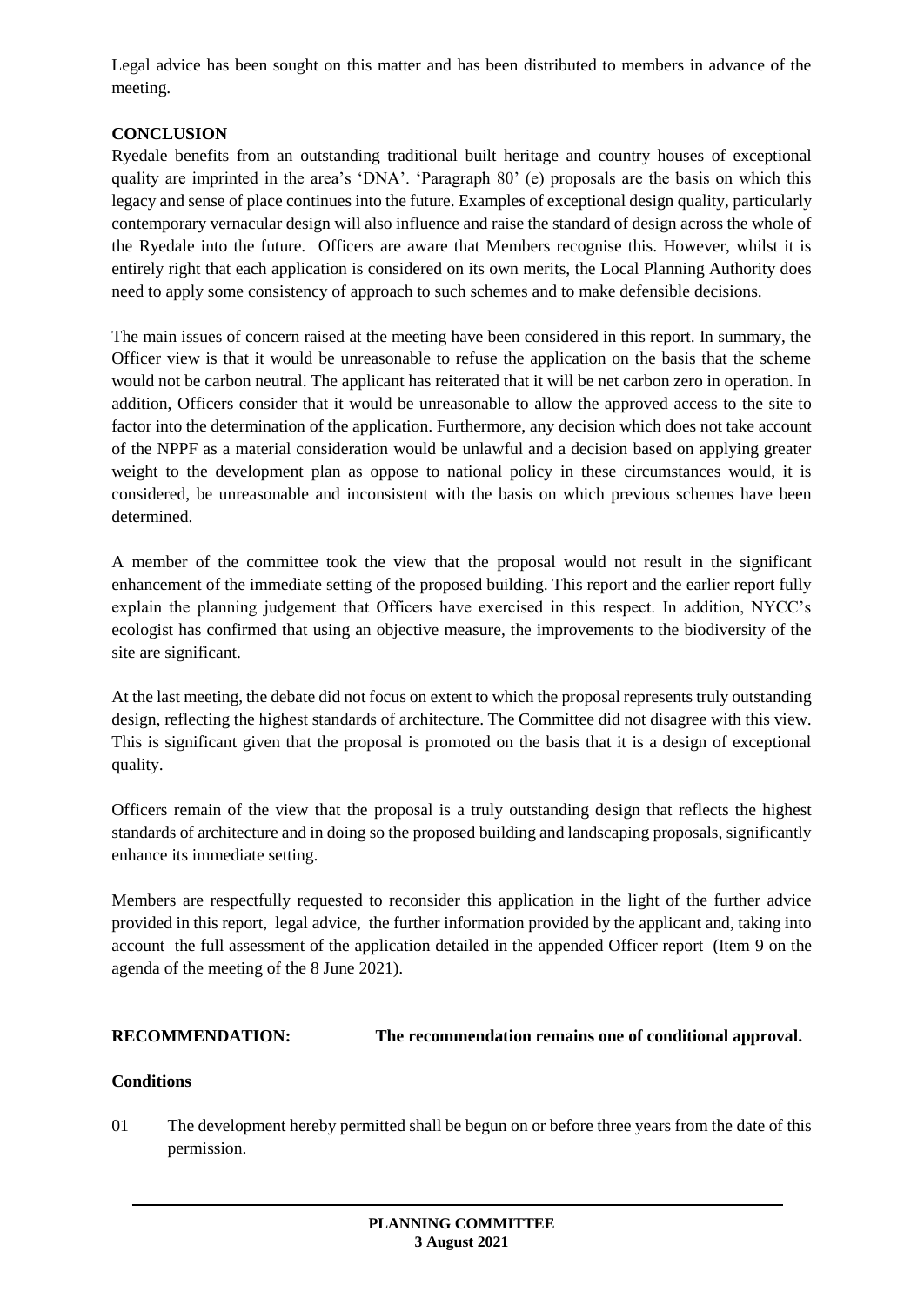Reason: To ensure compliance with Section 51 of the Planning and Compulsory Purchase Act 2004.

- 02 The development hereby permitted shall be carried out in accordance with the following approved plans and documents:
	- Location Plan 1372\_EX10\_01\_Rev A
	- Proposed Layout Plan 1372\_AR10\_01\_Rev B
	- Proposed Elevations 1372 AR30\_01 Rev B; 1372 AR30\_02 Rev B; 1372 Ar30\_03 Rev B
	- Proposed Sections 1372\_AR40\_01\_Rev B
	- Proposed Floor Plan 1372 AR20-01 Rev B; 1372 AR20 02 Rev C
	- Landscape Masterplan. Date Scanned 2/12/2020
	- Sustainability and Environmental Performance Document. July 2021.

Reason: For the avoidance of doubt and in the interests of proper planning.

03 Notwithstanding the submitted details, prior to the construction of any of the buildings hereby permitted, details and samples of the materials to be used on the exterior of the buildings shall be submitted to and approved in writing by the Local Planning Authority.

Reason: To ensure a satisfactory external appearance and to satisfy the requirements of Policies SP16 and SP20 of the Local Plan Strategy.

04 Prior to the construction of any of the buildings hereby approved, details of all windows, glazing, fixed screens, doors and garage doors shall be submitted to and approved in writing by the Local Planning Authority.

Reason: To ensure a satisfactory external appearance and to satisfy the requirements of Policies SP16 and SP20 of the Local Plan Strategy.

05 Before the development hereby permitted commences, full details of all of the ground surfacing materials to be used in the development shall be submitted to and approved in writing by the Local Planning Authority.

Reason: To ensure a satisfactory appearance and to satisfy Policies SP16 and SP20 of the Local Plan Strategy.

06 Notwithstanding the submitted details, prior to the construction of any of the buildings hereby permitted, full details of the materials and design of all means of enclosure to be used on the application site, shall be submitted to and approved in writing by the Local Planning Authority.

Reason: To ensure a satisfactory appearance and to satisfy Policies SP16 and SP20 of the Local Plan Strategy.

07 No development shall commence on site until further details of finished ground floor levels in relation to a measurable datum point have been submitted to and approved in writing by the Local Planning Authority. The development shall thereafter only be carried out in accordance with the approved levels details.

Reason: To ensure a satisfactory appearance of the development and to accord with Policies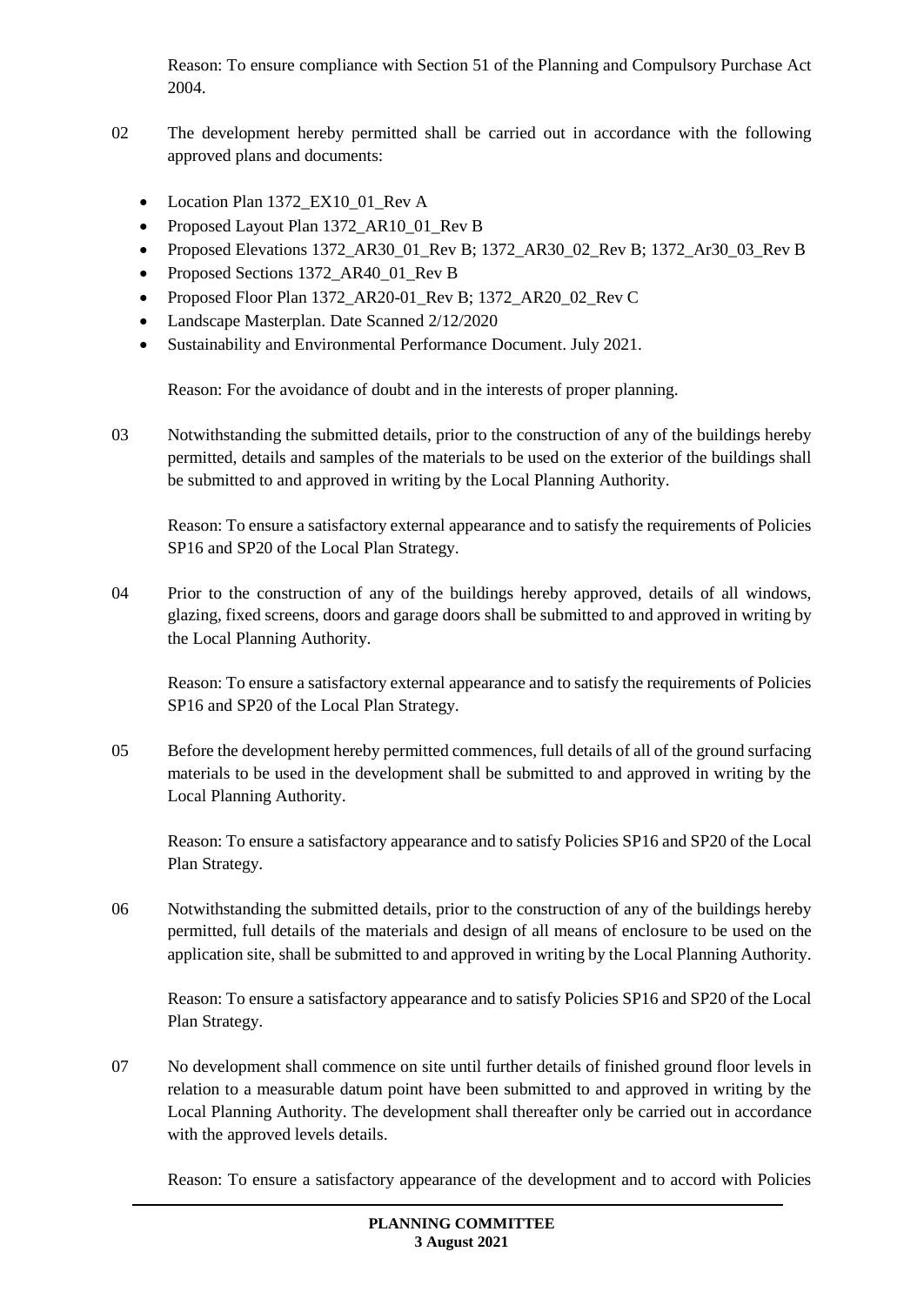SP13 SP16 and SP20 of the Local Plan Strategy.

08 Prior to the construction of any of the buildings hereby permitted full details of all external lighting for the development and access road, including all luminares, lux values and luminance levels and, full details of the light spill and glare arising from internal lighting shall be submitted to and approved in writing by the Local Planning Authority. The lighting shall thereafter accord with the approved details.

Reason: To protect the landscape character of the area in accordance with Policies SP13 and SP20 of the Local Plan Strategy and to mitigate the impact of the development on biodiversity, including foraging and commuting bats in accordance with Policy SP14 of the Local Plan Strategy.

09 Prior to the commencement of the development hereby permitted, a Landscape and Ecological Management Plan shall be submitted to and approved in writing by the Local Planning Authority which shall accord with the approved Landscape Masterplan and the measures outlined in the Preliminary Ecological Appraisal by Wold Ecology LTD, dated July 2020. The details shall include the numbers, species, heights on planting and positions of all trees and shrubs including existing items to be retained and shall include details of all seeding and turfing; pond creation and pond margin planting. A programme for the timing of all planting, seeding and/or turfing and a maintenance and management schedule for all landscaping and habitat creation shall be agreed by the Local Planning Authority. The landscape planting and habitat creation shall thereafter be laid out, carried out and maintained in accordance with the details approved.

Reason: To enhance the appearance of the development and the setting of the development in accordance with Policy SP16 of the Local Plan Strategy and Paragraph 79 of the National Planning Policy Framework and to secure biodiversity net gains in accordance with Policy SP14 of the Local Plan Strategy.

10 The development hereby approved shall be undertaken in accordance with the habitat and species mitigation set out in the Preliminary Ecological Appraisal by Wold Ecology LTD, dated July 2020.

Reason: To secure the long-term protection of the species and habitats and to satisfy Policy SP14 of the Local Plan Strategy

11 No development or other operation shall commence on site until a Method Statement for Arboricultural Works which provides for the retention and protection of trees, shrubs and hedges on the site and an Ecological Construction Method Statement (ECMS) detailing measures for the protection of species and habitat of ecological value on the site have been submitted to and approved in writing by the Local Planning Authority. The ECMS shall include all measures set out in the Preliminary Ecological Appraisal by Wold Ecology LTD, dated July 2020. The development shall thereafter be carried out in accordance with the measures set out in the approved Method Statement for Arboricultural Works and Ecological Construction Management Plan.

Reason: To protect trees, shrubs and hedges and to maintain and enhance the site's ecological value in the interests of amenity and biodiversity in accordance with Policies SP14 and SP15 of the Local Plan Strategy.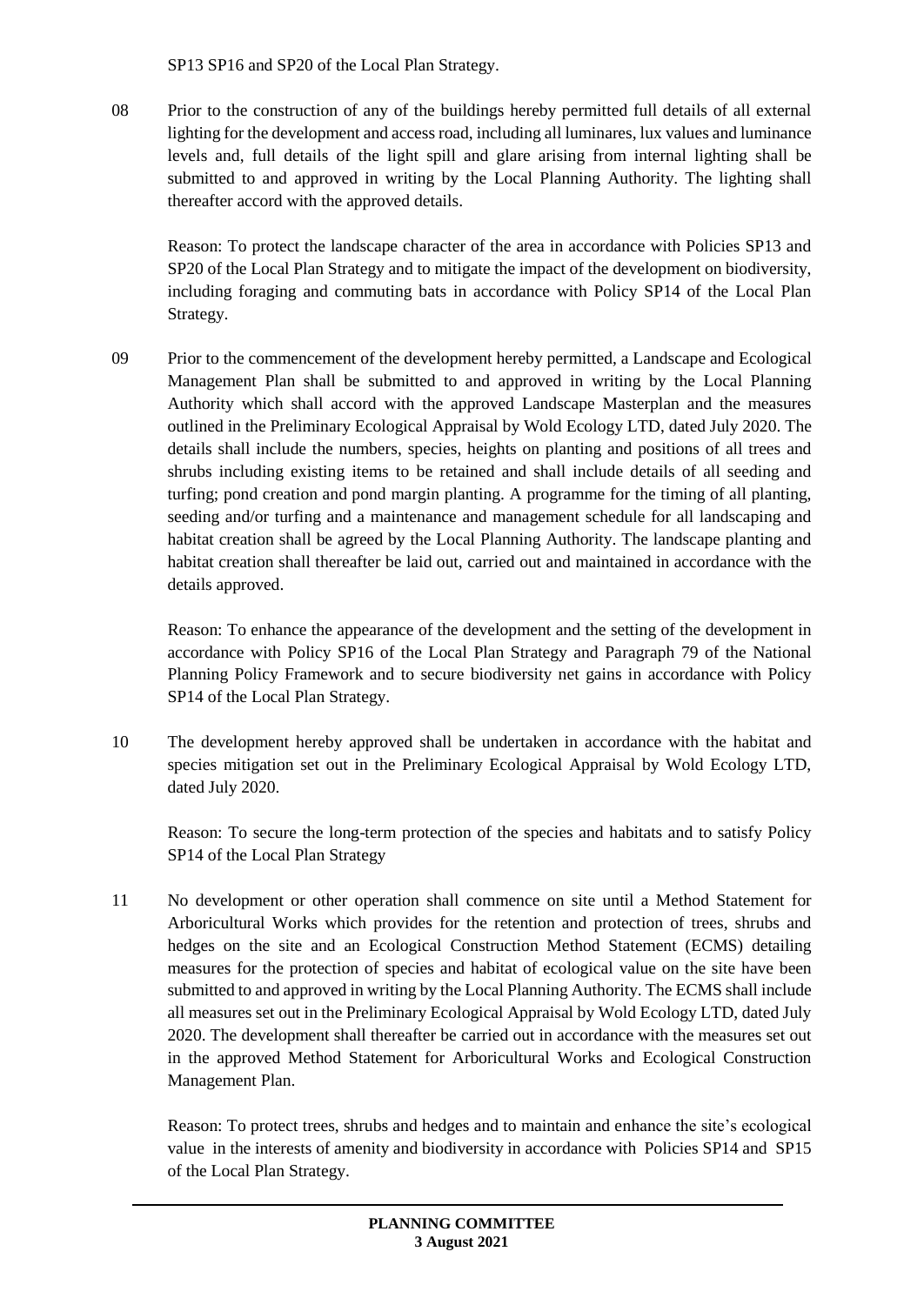12 No development shall commence until such time as a European Protected Species Licence has been obtained.

Reason: In the interests of protected species that are known to be present on the site and to satisfy Policy SP14 of the Local Plan Strategy

13 No development approved by this permission shall be commenced until the Local Planning Authority in consultation with the Internal Drainage Board has approved a scheme for the provision of surface water drainage works.

Any such scheme shall be implemented to the reasonable satisfaction of the Local Planning Authority before the development is brought into use.

Reason: To ensure the development is provided with satisfactory means of drainage and to reduce the risk of flooding in accordance with Policy SP17 of the Local Plan Strategy.

- 14 Notwithstanding the provisions of Schedule 2, Part 1 of the Town & Country Planning (General Permitted development) Order 2015 (or any Order revoking, re-enacting or amending that Order), development of the following classes shall not be undertaken other than as may be approved in writing by the Local Planning Authority following a specific application in that respect:
	- Class A: Enlargement, improvement or alteration of a dwellinghouse
	- Class C: Any other alteration to the roof of a dwellinghouse
	- Class D: Erection or construction of a domestic external porch
	- Class E: Provision within the curtilage of a dwelling house of any building or enclosure, swimming or other pool required for a purpose incidental to the enjoyment of a dwelling house or the maintenance, improvement or other alteration of such a building or enclosure.

Reason: To ensure that the appearance of the area is not prejudiced by the introduction of unacceptable materials and/or structure(s) in order to satisfy Policy SP20 of the Local Plan Strategy and to retain the integrity of the design of the development in accordance with Paragraph 80 of the National Planning Policy Framework.

15 Notwithstanding the provisions of Schedule 2 Part 2 of the Town & Country Planning (General Permitted development) Order 2015 (or any Order revoking, re-enacting or amending that Order), development of the following classes shall not be undertaken other than as may be approved in writing by the Local Planning Authority following a specific application in that respect:

Class C: Exterior painting

Reason: To ensure a satisfactory external appearance in order to satisfy Policy SP20 of the Local Plan Strategy and to retain the integrity of the design of the development in accordance with Paragraph 80 of the National Planning Policy Framework.

## **INFORMATIVES**

Any works to the buildings and any groundworks or vegetation removal is required to be undertaken